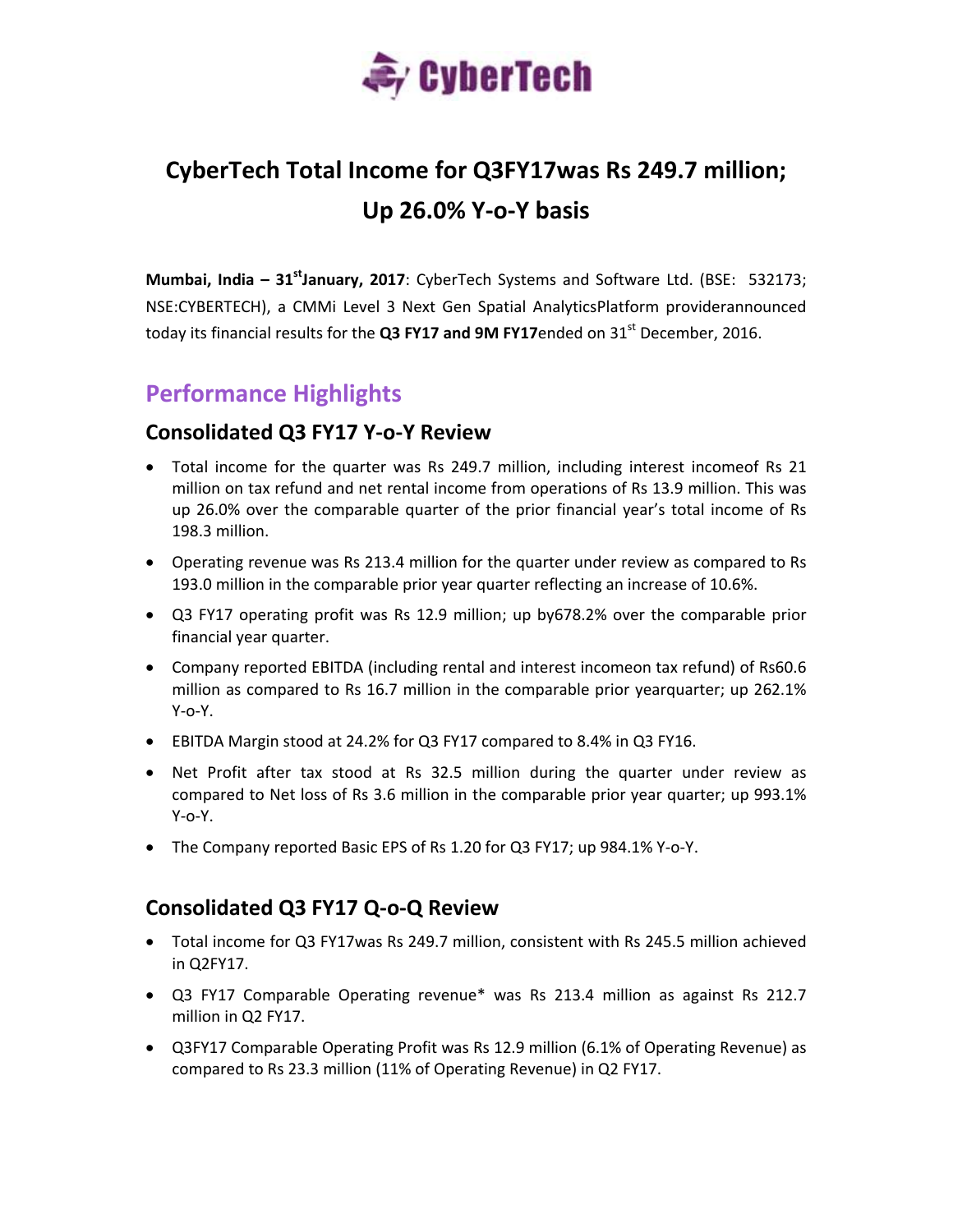

- Company reported EBITDA (including rental andinterest income on tax refund) of Rs 60.6 million as compared to Rs 66.9 million in Q2 FY17.
- EBITDA Margin stood at 24.2% for Q3 FY17 as compared to 27.2% in Q2 FY17.
- Profit after tax stood at Rs 32.5 million during the quarter under review as compared to Rs 40.9 million during the previous quarter.
- Basic EPSwas Rs 1.20 in Q3 FY17 as compared to Rs 1.52 for Q2 FY17.

\* *Comparable Operating Revenue excludes Hardware Revenue for Q3 and Q2*

#### **Consolidated 9M FY17 Review**

- Total income was Rs 739.4 million for the nine month period under review as compared to Rs 566.1 million in the corresponding period of previous year, reflecting an increase of 30.6% on Y‐o‐Y basis.
- Operating revenue was Rs 663.0 million for the nine month period ended  $31<sup>st</sup>$ December,2016 as compared to Rs 548.4 million in the corresponding period of previous year reflecting anincrease of 20.9%.
- The Company reported EBITDA of Rs 167.3million (22.6% of total revenue)for the nine month period under review as compared to an EBITDA of Rs 61.7 million (10.9% of total revenue)to the same period of previous year.
- Net profit stood at Rs 92.5million for the nine month period under review as against a profit of Rs 13.9 million in corresponding period of previous year reflecting an increase of 564.2%.

## **Business highlights – Q3FY17**

- The Company added 1new clientduring the quarter under review. Total active client as of  $31<sup>st</sup>$  December, 2016 was 47(LTM).
- From anIndustry perspective, revenue from thetechnology sector continued to witness strong momentum which contributed 70% of operating revenue during the quarter under review as compared to 67% of operating revenue in Q2FY17.
- In terms of geography, US business remain the major contributor during the quarter which contributed 85% of operating revenue in Q3FY17, same asin Q2 FY17.
- As on  $31<sup>st</sup>$  December, 2016, the company had 419 total employees.

*Commenting on the results, Mr. Vish Tadimety, Founder and CEO, CyberTech, said:"The quarter and the first nine months saw strong improvement in terms of revenue and profitability over comparable period of the last financial year. Our revenue grew by 26% Y‐o‐ Y, our EBITDA and PAT both saw triple digit growth. I am pleased with the 9MFY17's total* revenue which grew by 30.6% on Y-o-Y basis. Our EBITDA for the nine month period ended *on 31st December,2016grew from Rs 61.7 million to Rs 167.3 million with the double digit EBITDA margin of22.6 %. This growth is led by our Spatial Analytics offerings and we are confident about growth in our business and our product linesgoing forward."*